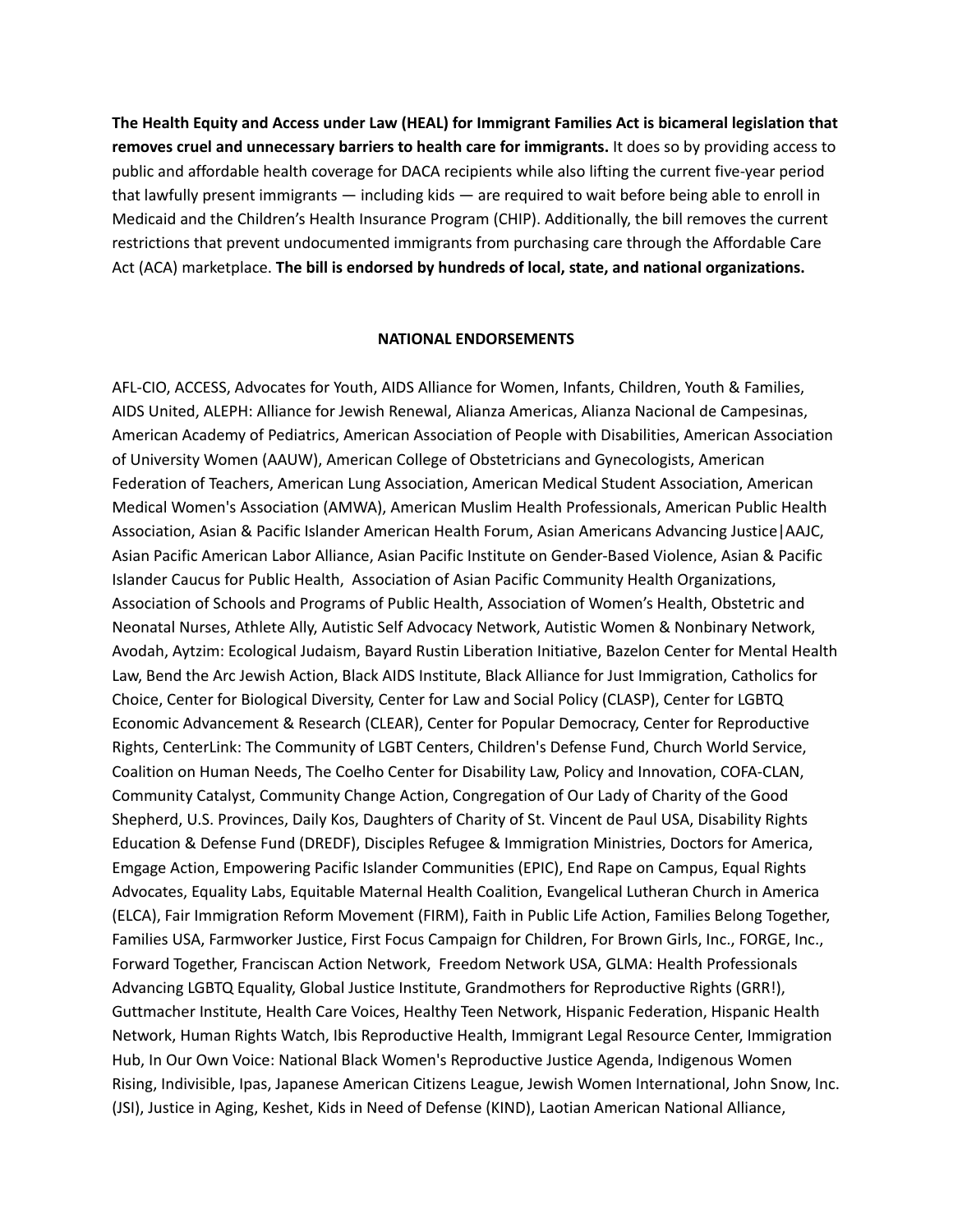#### **NATIONAL ENDORSEMENTS CONTINUED**

Latino Commission on AIDS, Lawyering Project, Lawyers for Good Government (L4GG), Little Lobbyists, LULAC, Medical Students for Choice, MANA: A National Latina Organization, Men of Reform Judaism, Modern Military Association of America, MomsRising, NAACP, NARAL Pro-Choice America, NASTAD, National Abortion Federation, National Advocacy Center of the Sisters of the Good Shepherd, National Asian Pacific American Women's Forum, National Association of Councils on Developmental Disabilities, National Association of County and City Health Officials,National Association of Pediatric Nurse Practitioners, National Association of Nurse Practitioners in Women's Health, National Association of Social Workers, National Birth Equity Collaborative, National Center for Lesbian Rights, National Center for Transgender Equality, National Coalition for Asian Pacific American Community Development, National Coalition of Latinxs with Disabilities, National Coalition of STD Directors, National Council of Asian Pacific Americans, National Council of Jewish Women, National Council on Independent Living, National Domestic Violence Hotline, National Domestic Workers Alliance (NDWA), National Education Association, National Employment Law Project, National Family Planning and Reproductive Health Association, National Federation of Filipino American Associations (NaFFAA), National Health Law Program, National Hispanic Medical Association, National Human Services Assembly, National Immigrant Justice Center, National Immigration Law Center, National Institute for Reproductive Health (NIRH), National Justice for Our Neighbors, National Korean American Service & Education Consortium (NAKASEC), National Latina Institute for Reproductive Justice, National Law Center on Homelessness & Poverty, National LGBTQ Task Force Action Fund, National Network for Immigrant and Refugee Rights, National Network of Abortion Funds, National Organization for Women, National Partnership for New Americans, National Partnership for Women & Families, National Survivor Network, National WIC Association, National Women's Health Network, National Women's Law Center, National Working Positive Coalition, NETWORK Lobby for Catholic Social Justice, Not Dead Yet, Nurses for Sexual and Reproductive Health, OCA-Asian Pacific American Advocates, ODYSSEY WORLD INTERNATIONAL EDUCATION SERVICES, Oxfam America, People For the American Way, PFLAG National, Physicians for Reproductive Health, Planned Parenthood Federation of America, Poder Latinx, Population Connection Action Fund, Population Institute, Positive Women's Network USA, Postpartum Support International, Power to Decide, The Praxis Project, Prevention Access Campaign, Prevention Institute, Provide, Raising Women's Voices for the Health Care We Need, Reconstructing Judaism, Reconstructionist Rabbinical Association, Religious Coalition for Reproductive Choice, Reproductive Health Access Project, RESULTS, Sero Project, Shriver Center on Poverty Law, SIECUS: Sex Ed for Social Change, South Asian Americans Leading Together (SAALT), South Asian Public Health Association (SAPHA), South Poverty Law Center Action Fund, Southeast Asia Resource Action Center (SEARAC), T'ruah: The Rabbinic Call for Human Rights, The AIDS Institute, The International Community of Women Living with HIV North America, The Leadership Conference on Civil and Human Rights, The National Equality Action Team, The United Methodist Church - General Board of Church and Society, The Well Project, The Workers Circle, Transgender Law Center, Treatment Action Group (TAG), U.S. People Living with HIV Caucus, Ujima Inc: The National Center on Violence Against Women in the Black Community, UltraViolet, UnidosUS, Union for Reform Judaism, United Church of Christ Justice and Witness Ministries, United We Dream,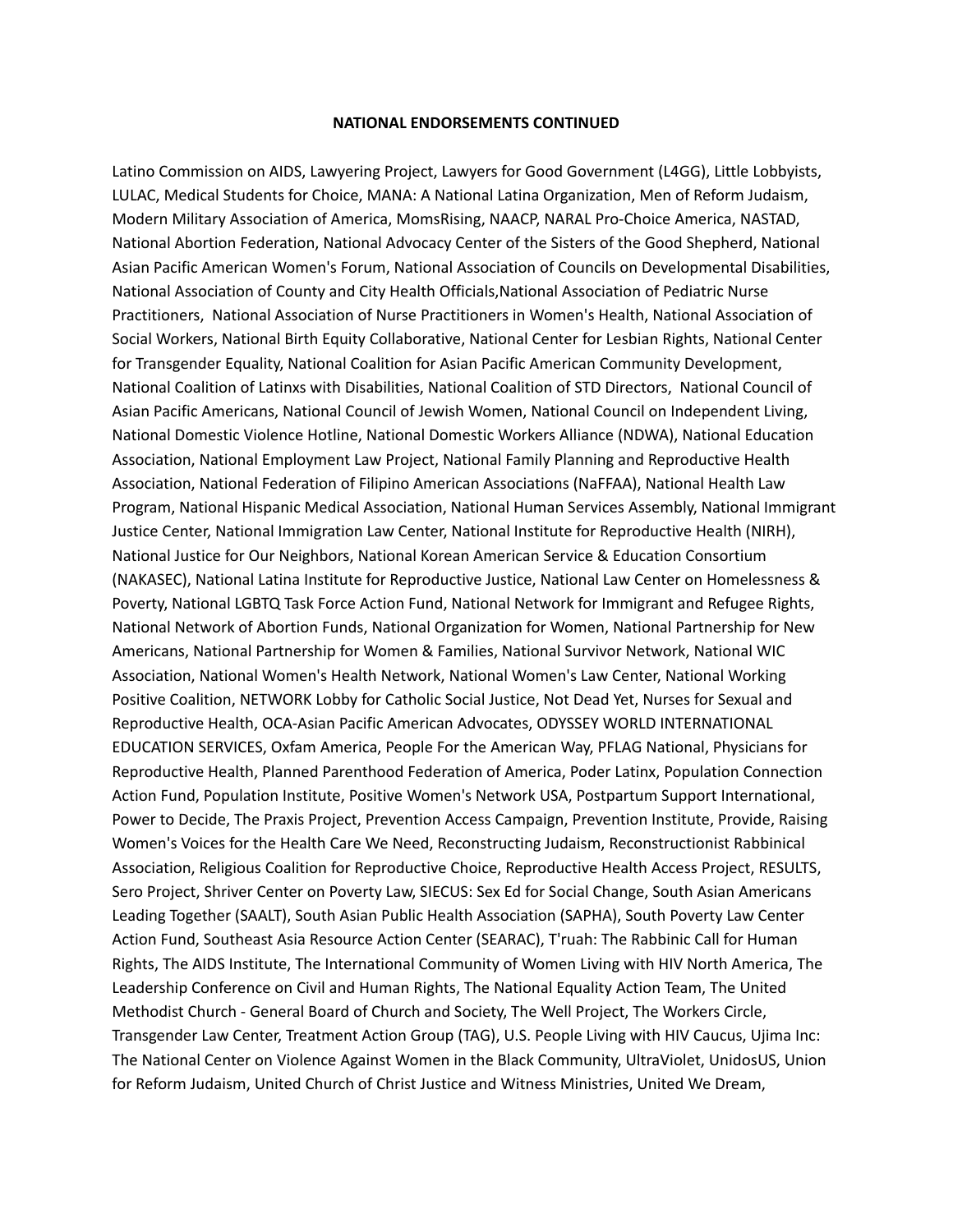### **NATIONAL ENDORSEMENTS CONTINUED**

URGE: Unite for Reproductive & Gender Equity, Uri L'Tzedek, We Testify, Women of Reform Judaism, Yemeni American Merchant Association, Young Invincibles, YWCA USA

# **STATEWIDE ENDORSEMENTS**

Advocating Opportunity, AFIRE, Arizona Jews 4 Justice, Arkansas Coalition of Marshallese, Asian American Association of New Mexico, Asian Americans Advancing Justice - Los Angeles, Asian Pacific Islander Coalition of Washington, Avanzamos, Avow, California Food Policy Advocates, California Immigrant Policy Center (CIPC), California Latinas for Reproductive Justice, California Partnership to End Domestic Violence, California Primary Care Association, Carolina Jews for Justice, Center for Disability Rights, Center for Health Progress, Center for Independence of the Disabled, Central American Resource Center (CARECEN-LA), NY, Children's Health Fund, Coalition for Humane Immigrant Rights (CHIRLA), Colorado Association for School-Based Health Care, Colorado Center on Law and Policy, Colorado Cross-Disability Coalition, Colorado Latino Leadership Advocacy and Research Organization, Colorado Organization for Latina Opportunity and Reproductive Rights (COLOR), Colorado Organizations and Individuals Responding to HIV/AIDS (CORA), The Commonwealth Institute for Fiscal Analysis, DC-MD Justice For Our Neighbors, Easterseals Coalition Serving Texas, Empire Justice Center, Equality California, Equality North Carolina, EverThrive Illinois, Farmworker Association of Florida, Feminist Women's Health Center, Find Texas Choice, Florida Center for Fiscal and Economic Policy, Florida Chapter of American Academy of Pediatrics, Inc., Florida Health Justice Project, Florida Policy Institute, HAITIAN BRIDGE ALLIANCE, Health Care For All, Health Law Advocates, Hispanic Interest Coalition of Alabama, Howard Brown Health, Human Rights Initiative of North Texas, Illinois Coalition for Immigrant and Refugee Rights (ICIRR), Immigrant and Refugee Center of Northern Colorado, Immigrant Law Center of Minnesota, Immigrant Legal Advocacy Project, Immigration Center for Women and Children (ICWC), Jane's Due Process, Jewish Community Action, Keep Abortion Safe, Kentucky Equal Justice Center, Kentucky Voices for Health, LatinoJustice PRLDEF, Legal Aid Justice Center, Make the Road New York, Marshallese Educational Initiative, Massachusetts Immigrant and Refugee Avocacy Coalition, Massachusetts Law Reform Institute, Michigan United, MIRA-Mississippi Immigrants Rights Alliance, Mississippi Center for Justice, Mississippi Gulf Coast Black Nurses Rock, Mississippi Health Advocacy Program, Mississippi Human Services Coalition, MS Black Women's Roundtable, Multicultural Efforts to end Sexual Assault (MESA), Nebraska Appleseed, Nevada Immigrant Coalition, New Mexico Asian Family Center, New Mexico Center on Law and Poverty, New York Immigration Coalition, North Carolina AIDS Action Network, North Carolina Justice Center, Northwest Health Law Advocates, Nourish California, Oasis Legal Services, Ohio Domestic Violence Network, Oklahoma Micronesian Coalition, OLE, Perinatal-Neonatal Quality Improvement Network of Massachusetts, Planned Parenthood of the Rocky Mountains, Progressive Leadership Alliance of Nevada, Public Justice Center, Raise, Refugee and Immigrant Center for Education and Legal Services (RAICES), Silver State Equality-Nevada, South Carolina Appleseed Legal Justice Center, SYL Foundation, Tennessee Justice Center, The Children's Partnership, The Colorado Blueprint to End Hunger, Thrive Alabama, United African Organization, Utahns Against Hunger, Vermont Network Against Domestic and Sexual Violence, Virginia Interfaith Center for Public Policy, Virginia Organizing, Virginia Poverty Law Center, Voices for Utah Children, West Fund, William E. Morris Institute for Justice (Arizona), Women Employed, Women's Foundation of California, Women's Law Project, Worker Justice Center of New York, Young Women United